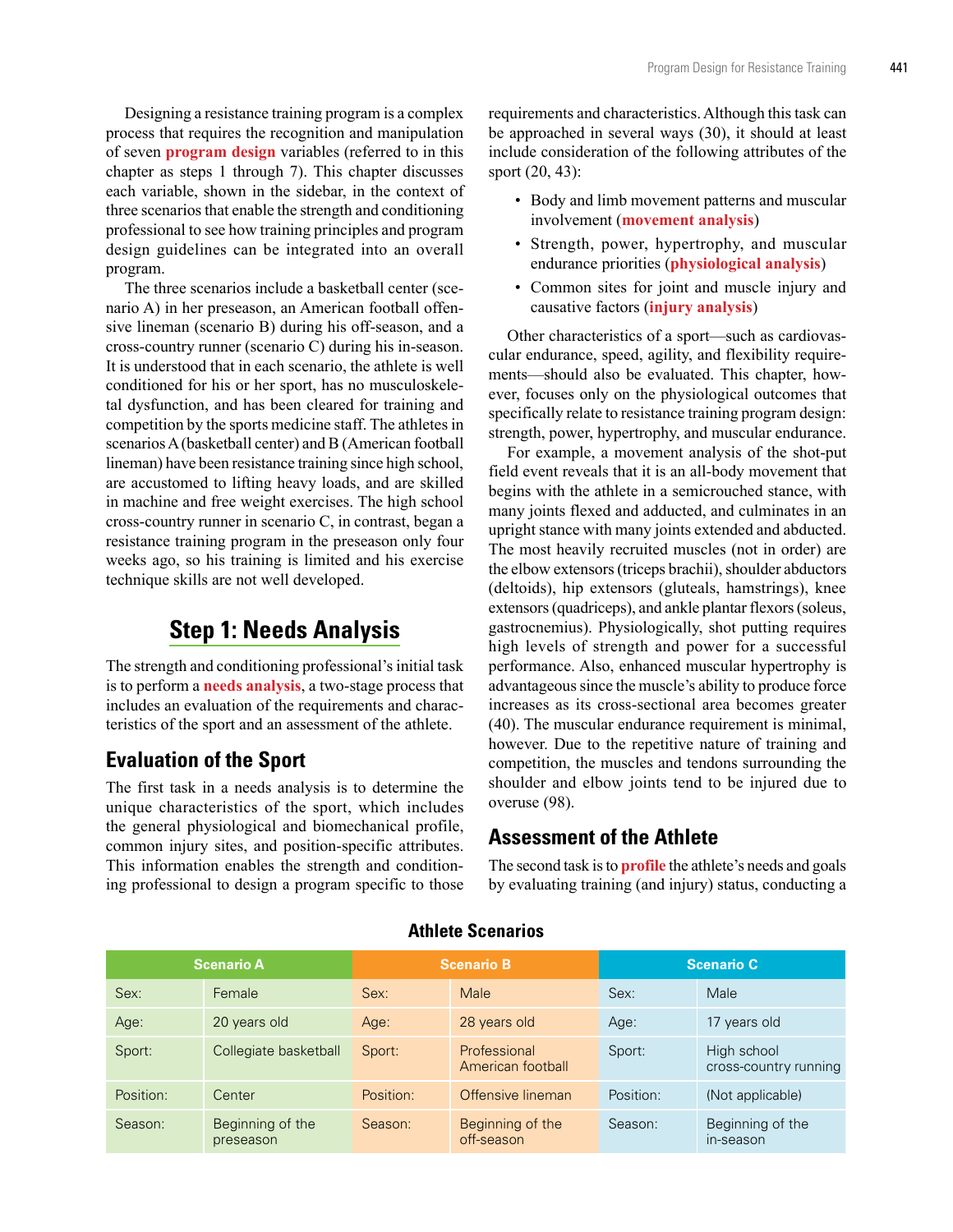variety of tests (e.g., maximum strength testing), evaluating the results, and determining the primary goal of training. The more individualized the assessment process, the more specific the resistance training program for each athlete can be.

### *Training Status*

An athlete's current condition or level of preparedness to begin a new or revised program (**training status**) is an important consideration in the design of training programs. This includes an evaluation by a sports medicine professional of any current or previous injuries that may affect training. Also important is the athlete's **training background** or **exercise history** (training that occurred *before* he or she began a new or revised program), because this information will help the strength and conditioning professional better understand the athlete's training capabilities. An assessment of the athlete's training background should examine the

- type of training program (sprint, plyometric, resistance, and so on),
- length of recent regular participation in previous training program(s),
- level of intensity involved in previous training program(s), and
- degree of **exercise technique experience** (i.e., the knowledge and skill to perform resistance training exercises properly).

Table 17.1 provides an example of how such information might be used to classify athletes' training status as beginner, intermediate, or advanced. The strength and conditioning professional should realize that the three classifications exist on a continuum and cannot be definitively demarcated.

### *Physical Testing and Evaluation*

Physical evaluation involves conducting assessments of the athlete's strength, flexibility, power, speed, muscular endurance, body composition, cardiovascular endurance, and so on. In this chapter, the needs analysis focuses on assessing maximal muscular strength, but a comprehensive assessment goes beyond that.

To yield pertinent and reliable data that can be used effectively to develop a resistance training program, the tests selected should be related to the athlete's sport, consistent with the athlete's level of skill, and realistically based on the equipment available. The result of the movement analysis discussed previously provides direction in selecting tests. Typically, major upper body exercises (e.g., bench press and shoulder press) and exercises that mimic jumping movements to varying degrees (e.g., power clean, squat, leg press) are used in testing batteries.

After testing is completed, the results should be compared with normative or descriptive data to determine the athlete's strengths and weaknesses. Based on this evaluation and the needs analysis of the sport, a training program can be developed to improve deficiencies, maintain strengths, or further develop physiological qualities that will enable the athlete to better meet the demands of the sport.

### *Primary Resistance Training Goal*

The athlete's test results, the movement and physiological analysis of the sport, and the priorities of the athlete's sport season determine the primary goal or outcome for the resistance training program. Typically, this goal is to improve strength, power, hypertrophy, or muscular endurance. Despite a potential desire or need to make improvements in two different areas (e.g., strength *and* muscular endurance), an effort should be

|                                                    | <b>Resistance training background</b>     |                     |                                |                  |                                             |  |
|----------------------------------------------------|-------------------------------------------|---------------------|--------------------------------|------------------|---------------------------------------------|--|
| <b>Resistance</b><br>training status               | <b>Current</b><br>program                 | <b>Training age</b> | <b>Frequency</b><br>(per week) | Training stress* | <b>Technique</b><br>experience<br>and skill |  |
| Beginner<br>(untrained)                            | Not training or<br>just began<br>training | $<$ 2 months        | $\leq$ 1-2                     | None or low      | None or minimal                             |  |
| Intermediate<br>(moderately<br>resistance trained) | Currently<br>training                     | 2-6 months          | $\leq$ 2-3                     | Medium           | <b>Basic</b>                                |  |
| Advanced<br>(well resistance)<br>trained)          | Currently<br>training                     | $\geq$ 1 year       | $\geq 3-4$                     | High             | High                                        |  |

#### **TABLE 17.1 Example of Classifying Resistance Training Status**

\*In this example, "training stress" refers to the degree of physical demand or stimulus of the resistance training program.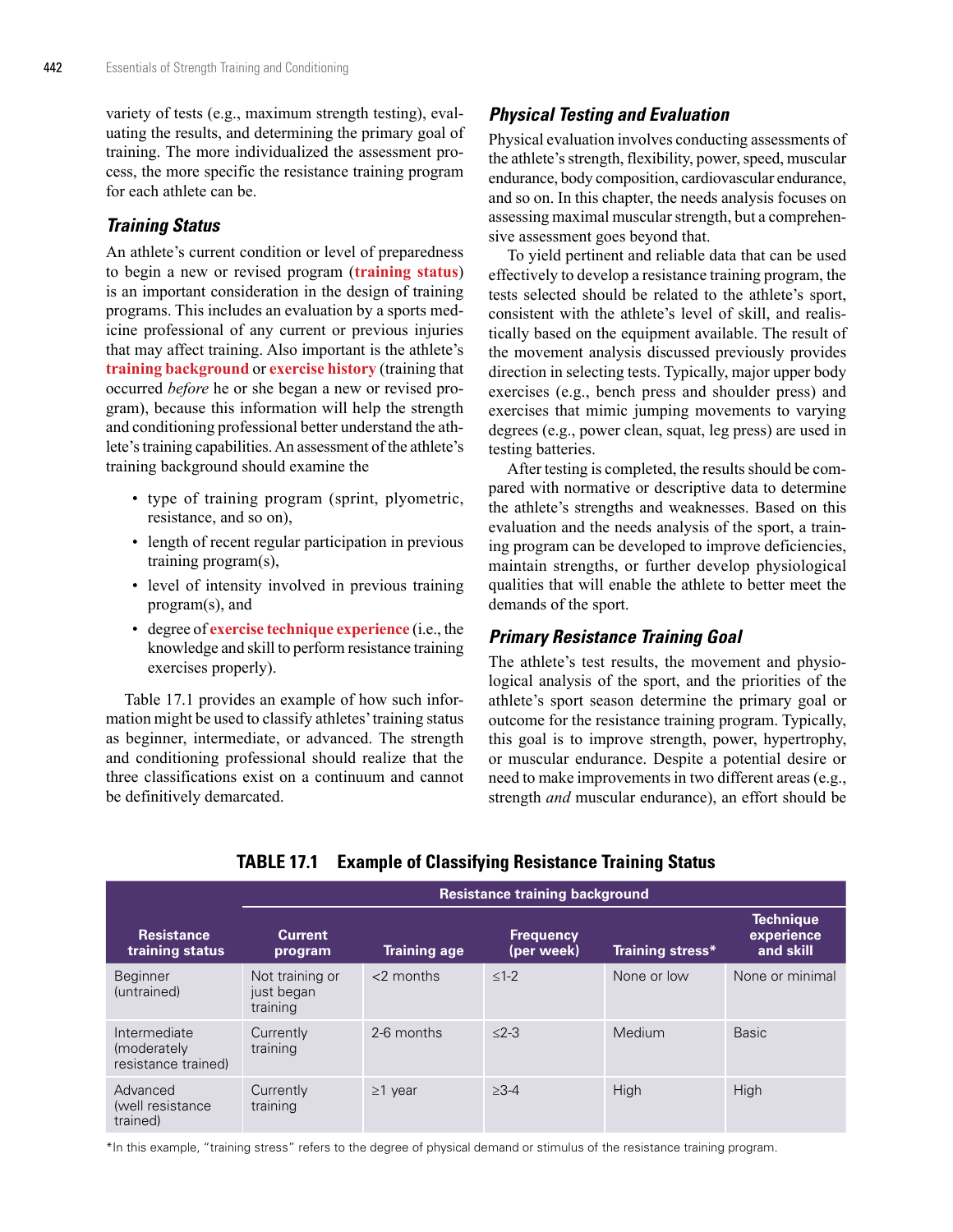made to concentrate on only one training outcome per season. An example of how the strength and conditioning professional may prioritize the resistance training emphases during the four main sport seasons is shown in table 17.2.

# **Step 2: Exercise Selection**

**Exercise selection** involves choosing exercises for a resistance training program. To make informed exercise selections, the strength and conditioning professional

4 sessions/week typically completed

by better-trained individuals.

### **Application of the Needs Analysis**

(Refer to the first scenario table in the chapter for a description of the scenario athletes.)

| <b>Scenario A</b>                                                                                                                                                                                                                                                                                                                                                                                                                                                                           | <b>Scenario B</b>                                                                                                                                                                                                                                                                                                                                                                                                                                                                               | <b>Scenario C</b>                                                                                                                                                                                                                                                                                                                                                                                                            |  |
|---------------------------------------------------------------------------------------------------------------------------------------------------------------------------------------------------------------------------------------------------------------------------------------------------------------------------------------------------------------------------------------------------------------------------------------------------------------------------------------------|-------------------------------------------------------------------------------------------------------------------------------------------------------------------------------------------------------------------------------------------------------------------------------------------------------------------------------------------------------------------------------------------------------------------------------------------------------------------------------------------------|------------------------------------------------------------------------------------------------------------------------------------------------------------------------------------------------------------------------------------------------------------------------------------------------------------------------------------------------------------------------------------------------------------------------------|--|
| Female collegiate                                                                                                                                                                                                                                                                                                                                                                                                                                                                           | Male professional                                                                                                                                                                                                                                                                                                                                                                                                                                                                               | Male high school                                                                                                                                                                                                                                                                                                                                                                                                             |  |
| basketball player                                                                                                                                                                                                                                                                                                                                                                                                                                                                           | American football lineman                                                                                                                                                                                                                                                                                                                                                                                                                                                                       | cross-country runner                                                                                                                                                                                                                                                                                                                                                                                                         |  |
| <b>Preseason</b>                                                                                                                                                                                                                                                                                                                                                                                                                                                                            | <b>Off-season</b>                                                                                                                                                                                                                                                                                                                                                                                                                                                                               | In-season                                                                                                                                                                                                                                                                                                                                                                                                                    |  |
| <b>SPORT EVALUATION</b>                                                                                                                                                                                                                                                                                                                                                                                                                                                                     | <b>SPORT EVALUATION</b>                                                                                                                                                                                                                                                                                                                                                                                                                                                                         | <b>SPORT EVALUATION</b>                                                                                                                                                                                                                                                                                                                                                                                                      |  |
| <b>Movement analysis</b>                                                                                                                                                                                                                                                                                                                                                                                                                                                                    | <b>Movement analysis</b>                                                                                                                                                                                                                                                                                                                                                                                                                                                                        | <b>Movement analysis</b>                                                                                                                                                                                                                                                                                                                                                                                                     |  |
| Sport: Running and jumping, ball<br>handling, shooting, blocking, and                                                                                                                                                                                                                                                                                                                                                                                                                       | Sport: Grabbing, pushing, repelling,<br>and deflecting opponents                                                                                                                                                                                                                                                                                                                                                                                                                                | Sport: Running, repetitive leg and<br>arm movements                                                                                                                                                                                                                                                                                                                                                                          |  |
| rebounding<br>Muscular involvement: All major<br>muscle areas, especially the hips,                                                                                                                                                                                                                                                                                                                                                                                                         | Muscular involvement: All major<br>muscle areas, especially the hips,<br>thighs, chest, arms, and low back                                                                                                                                                                                                                                                                                                                                                                                      | Muscular involvement: All lower body<br>muscle areas, postural muscles,<br>shoulders and arms                                                                                                                                                                                                                                                                                                                                |  |
| thighs, and shoulders                                                                                                                                                                                                                                                                                                                                                                                                                                                                       | <b>Physiological analysis</b>                                                                                                                                                                                                                                                                                                                                                                                                                                                                   | <b>Physiological analysis</b>                                                                                                                                                                                                                                                                                                                                                                                                |  |
| <b>Physiological analysis</b>                                                                                                                                                                                                                                                                                                                                                                                                                                                               | (primary requirement)                                                                                                                                                                                                                                                                                                                                                                                                                                                                           | (primary requirement)                                                                                                                                                                                                                                                                                                                                                                                                        |  |
| (primary requirement)<br>Strength/power                                                                                                                                                                                                                                                                                                                                                                                                                                                     | Hypertrophy                                                                                                                                                                                                                                                                                                                                                                                                                                                                                     | Muscular endurance                                                                                                                                                                                                                                                                                                                                                                                                           |  |
|                                                                                                                                                                                                                                                                                                                                                                                                                                                                                             |                                                                                                                                                                                                                                                                                                                                                                                                                                                                                                 |                                                                                                                                                                                                                                                                                                                                                                                                                              |  |
| <b>ATHLETE'S PROFILE</b>                                                                                                                                                                                                                                                                                                                                                                                                                                                                    | <b>ATHLETE'S PROFILE</b>                                                                                                                                                                                                                                                                                                                                                                                                                                                                        | <b>ATHLETE'S PROFILE</b>                                                                                                                                                                                                                                                                                                                                                                                                     |  |
| <b>Training background</b><br>· Has resistance trained regularly<br>since high school<br>• Possesses excellent skill in per-<br>forming free weight and machine<br>exercises<br>• Just completed a 4×/week resis-<br>tance training program in the<br>off-season consisting of<br>Upper body exercises (2×/week):<br>6 exercises (2 core, 4 assistance),<br>3 sets of 10RM-12RM loads<br>Lower body exercises (2×/week)<br>6 exercises (2 core, 4 assistance),<br>3 sets of 10RM-12RM loads | <b>Training background</b><br>• Has resistance trained regularly<br>throughout high school, college,<br>and his professional career<br>· Possesses excellent skill in per-<br>forming free weight and machine<br>exercises<br>· Just completed a 2×/week resis-<br>tance training program in the post-<br>season <sup>b</sup> consisting of<br>All exercises performed in each<br>session:<br>8 exercises (3 core, 5 assistance;<br>2 lower body, 6 upper body),<br>2-3 sets of 12RM-15RM loads | <b>Training background</b><br>· Just began resistance training in<br>preseason<br>• Has only limited skill in performing<br>free weight and machine exercises<br>· Just completed a 2×/week resis-<br>tance training program in the pre-<br>season <sup>c</sup> consisting of<br>All exercises performed in each<br>session:<br>7 exercises (3 core, 4 assistance;<br>3 lower body, 4 upper body), 1-2<br>sets of 15RM loads |  |
| <b>CLASSIFICATION OF RESISTANCE</b><br><b>TRAINING STATUS</b>                                                                                                                                                                                                                                                                                                                                                                                                                               | <b>CLASSIFICATION OF RESISTANCE</b><br><b>TRAINING STATUS</b>                                                                                                                                                                                                                                                                                                                                                                                                                                   | <b>CLASSIFICATION OF RESISTANCE</b><br><b>TRAINING STATUS</b>                                                                                                                                                                                                                                                                                                                                                                |  |
| Advanced                                                                                                                                                                                                                                                                                                                                                                                                                                                                                    | Advanced                                                                                                                                                                                                                                                                                                                                                                                                                                                                                        | Beginner                                                                                                                                                                                                                                                                                                                                                                                                                     |  |
| <b>PRIMARY PRESEASON</b><br><b>RESISTANCE TRAINING GOAL</b>                                                                                                                                                                                                                                                                                                                                                                                                                                 | <b>PRIMARY OFF-SEASON</b><br><b>RESISTANCE TRAINING GOAL</b>                                                                                                                                                                                                                                                                                                                                                                                                                                    | <b>PRIMARY IN-SEASON RESISTANCE</b><br><b>TRAINING GOAL</b>                                                                                                                                                                                                                                                                                                                                                                  |  |
| Strength/power <sup>a</sup>                                                                                                                                                                                                                                                                                                                                                                                                                                                                 | Hypertrophy                                                                                                                                                                                                                                                                                                                                                                                                                                                                                     | Muscular endurance                                                                                                                                                                                                                                                                                                                                                                                                           |  |
| <b>COMMENTS</b>                                                                                                                                                                                                                                                                                                                                                                                                                                                                             | <b>COMMENTS</b>                                                                                                                                                                                                                                                                                                                                                                                                                                                                                 | <b>COMMENTS</b>                                                                                                                                                                                                                                                                                                                                                                                                              |  |
| <sup>a</sup> The preseason will address both of<br>these goals through a combination<br>of appropriate exercise selection and<br>volume-load assignments.                                                                                                                                                                                                                                                                                                                                   | <sup>b</sup> Due to the extreme physical<br>demands of American football, this<br>athlete's postseason training volume<br>was greater than is often assigned                                                                                                                                                                                                                                                                                                                                    | <sup>c</sup> Because this athlete just began his<br>resistance training program, his fre-<br>quency was limited to only 2×/week<br>in the preseason rather than the 3 or                                                                                                                                                                                                                                                     |  |

The information in this table reflects one approach to evaluating the requirements of a sport and profiling an athlete.

program.

for the active rest phase of a typical